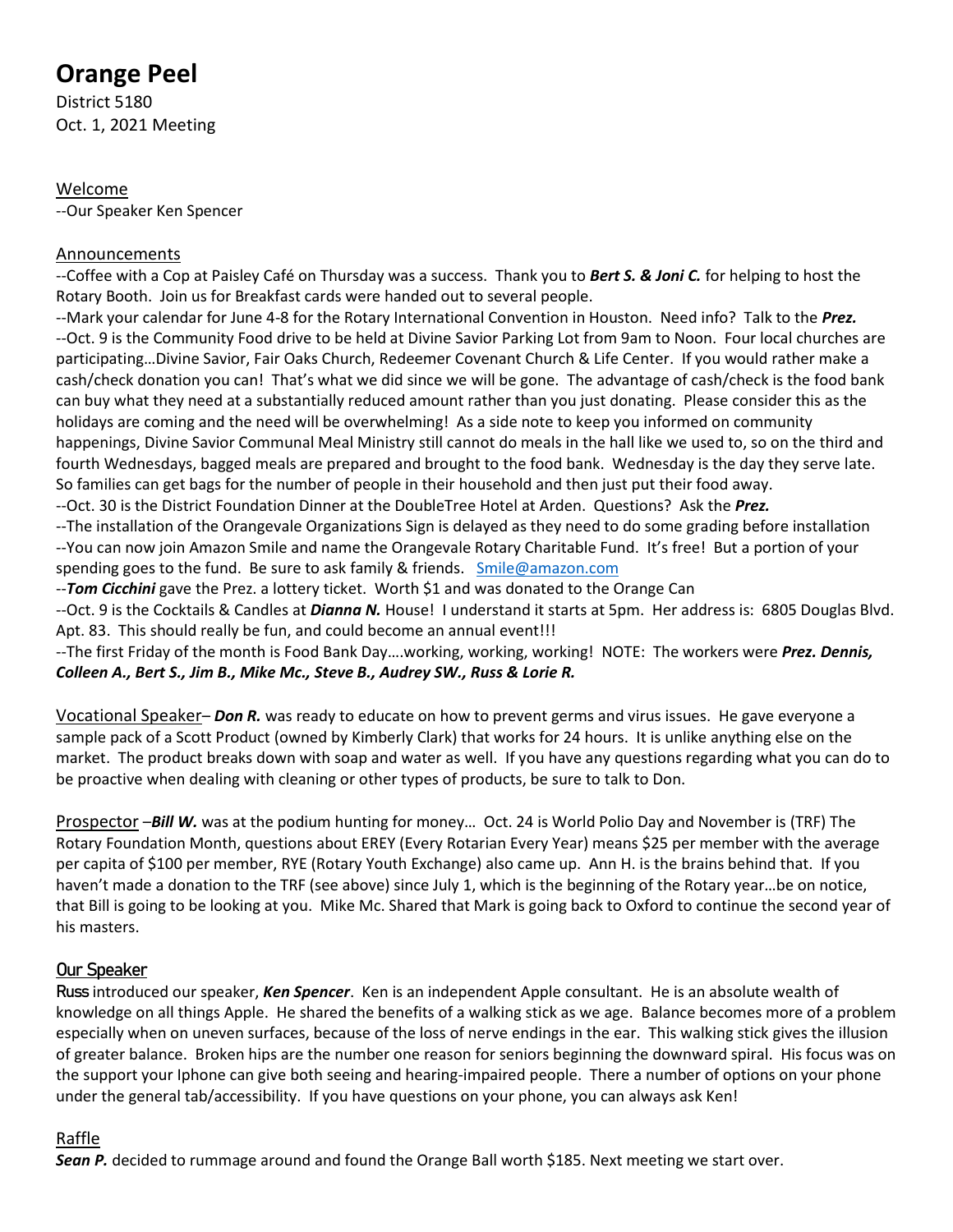#### Upcoming Speakers for October

--Oct. 8 is Bruce Barber of the Orangevale Library. What the library offers you. Be prepared to join friends of the library. --Oct. 15 is Kolby of RYLA sharing her experience --Oct. 22 is Tom Cicchini on Polio Plus Day --Oct. 29 is DARK. Visit another club!

Jobs for Next Week Greeters – *Brad S. and Bill W.* (be there at 6:30am) Invocator – *Brad S.* Vocational – *David S.* Raffle Ticket Seller – *Sean P.* (be there at 6:30am)

#### Quote for this newsletter:

Welcome October! New month, new chapter, new page and new wishes. May the month give you courage, strength, confidence, patience, self-love & inner peace. May everyday in October fill your days with Hope, Love, Sunshine and Energy. Let there be joy, Fun and Laughter.

Russ & I are leaving Friday and so won't see you until late October. Stay well & safe! Hugs and love always. L.

#### Pictures following thanks to *Bob K., Prez Dennis*